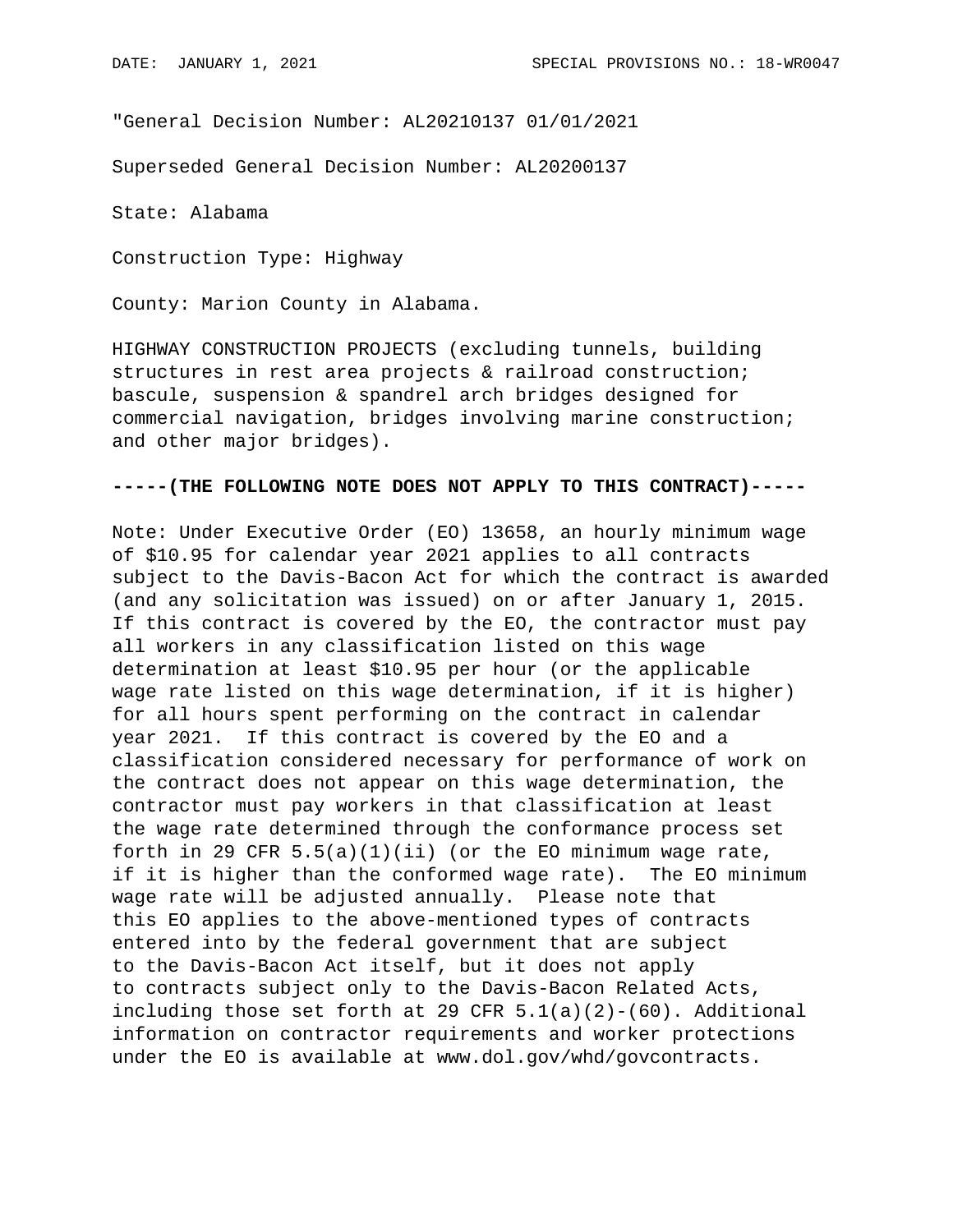| Modification Number | Publication Date |  |
|---------------------|------------------|--|
|                     | 01/01/2021       |  |

SUAL2019-016 11/13/2019

|                                                                      | Rates | Fringes |
|----------------------------------------------------------------------|-------|---------|
| CARPENTER (Form Work Only)\$ 15.25                                   |       | 0.00    |
| CEMENT MASON/CONCRETE FINISHER\$ 15.50                               |       | 0.00    |
| ELECTRICIAN\$ 20.41                                                  |       | 7.49    |
| HIGHWAY/PARKING LOT STRIPING:<br>Operator (Striping Machine)\$ 20.12 |       | 0.00    |
| IRONWORKER, REINFORCING\$ 17.05                                      |       | 0.00    |
| LABORER GRADE CHECKER\$ 15.89                                        |       | 0.00    |
| LABORER: Asphalt, Includes<br>Raker, Shoveler, Spreader and          |       |         |
| Distributor\$ 12.35                                                  |       | 0.00    |
| LABORER: Common or General\$ 12.17                                   |       | 0.00    |
| LABORER: Mason Tender -<br>Cement/Concrete\$ 13.48                   |       | 0.00    |
| LABORER: Erosion Control\$ 12.35                                     |       | 0.00    |
| OPERATOR: Asphalt Spreader\$ 14.31                                   |       | 0.00    |
| OPERATOR:                                                            |       |         |
| Backhoe/Excavator/Trackhoe\$ 15.97                                   |       | 0.00    |
| Broom/Sweeper\$ 12.52<br>OPERATOR:                                   |       | 0.00    |
| Bulldozer\$ 15.64<br>OPERATOR:                                       |       | 0.00    |
| Crane\$ 24.98<br>OPERATOR:                                           |       | 0.00    |
| Distributor\$ 16.10<br>OPERATOR:                                     |       | 0.00    |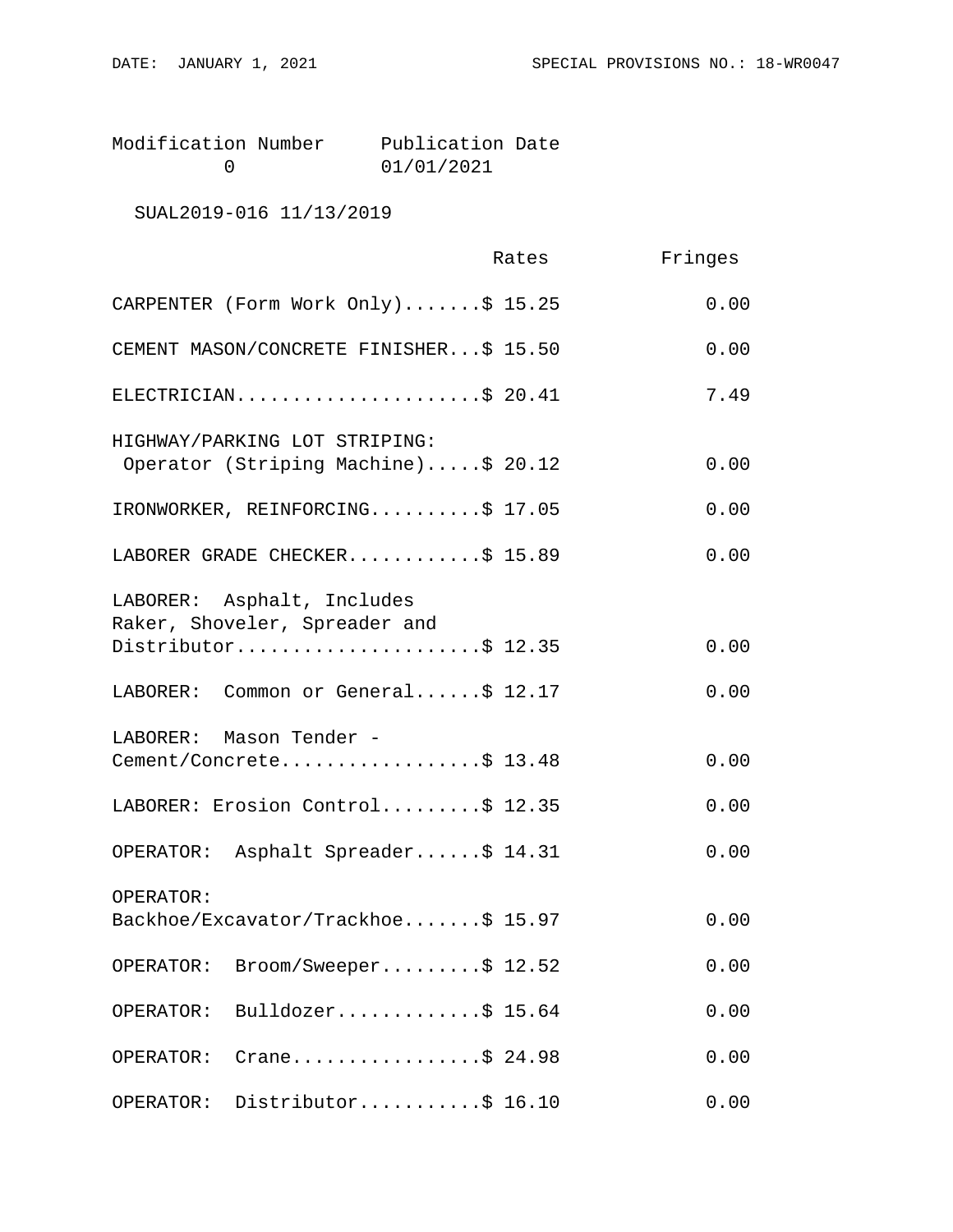| OPERATOR: Grader/Blade                                                                     |                  |  | 0.00 |  |  |
|--------------------------------------------------------------------------------------------|------------------|--|------|--|--|
| OPERATOR: Loader\$ 15.04                                                                   |                  |  | 0.00 |  |  |
| OPERATOR: Mechanic\$ 17.65                                                                 |                  |  | 0.00 |  |  |
| OPERATOR: Milling Machine\$ 12.72                                                          |                  |  | 0.00 |  |  |
| OPERATOR: Paver (Asphalt,<br>Aggregate, and Concrete)\$ 16.39                              |                  |  | 0.00 |  |  |
| OPERATOR: Roller\$ 14.50                                                                   |                  |  | 0.00 |  |  |
| TRAFFIC CONTROL: Flagger\$ 13.24                                                           |                  |  | 0.00 |  |  |
| TRAFFIC CONTROL:<br>Laborer-Cones/<br>Barricades/Barrels -<br>Setter/Mover/Sweeper\$ 12.76 |                  |  |      |  |  |
|                                                                                            |                  |  | 0.00 |  |  |
| TRUCK DRIVER: Dump Truck\$ 12.99                                                           |                  |  | 0.00 |  |  |
| TRUCK DRIVER: Flatbed Truck\$ 15.72                                                        |                  |  | 0.00 |  |  |
| TRUCK DRIVER: Lowboy Truck\$ 15.88                                                         |                  |  | 0.00 |  |  |
| TRUCK DRIVER: Water Truck\$ 12.95                                                          | ---------------- |  | 0.00 |  |  |
|                                                                                            |                  |  |      |  |  |

WELDERS - Receive rate prescribed for craft performing operation to which welding is incidental.

================================================================

Note: Executive Order (EO) 13706, Establishing Paid Sick Leave for Federal Contractors applies to all contracts subject to the Davis-Bacon Act for which the contract is awarded (and any solicitation was issued) on or after January 1, 2017. If this contract is covered by the EO, the contractor must provide employees with 1 hour of paid sick leave for every 30 hours they work, up to 56 hours of paid sick leave each year. Employees must be permitted to use paid sick leave for their own illness, injury or other health-related needs, including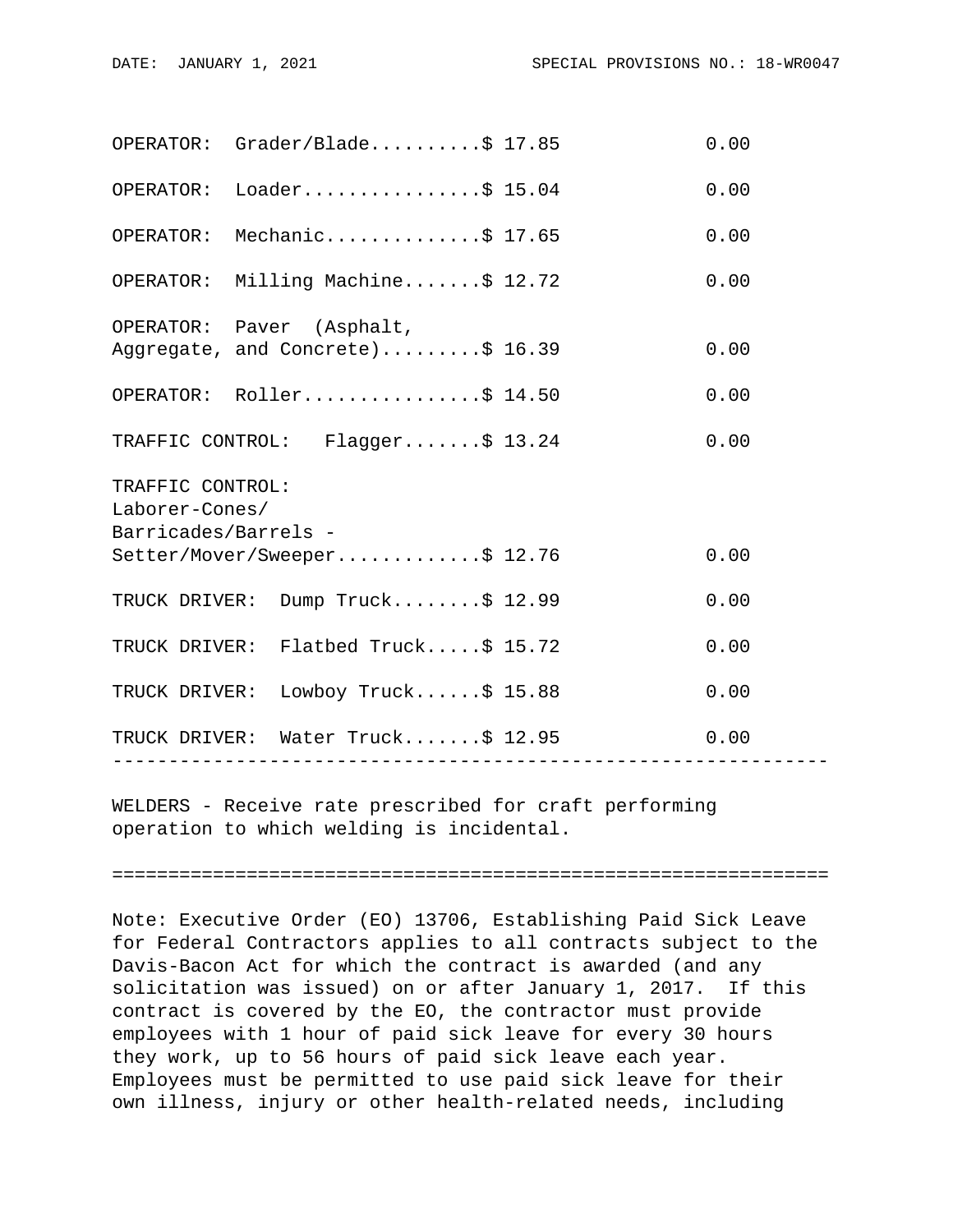preventive care; to assist a family member (or person who is like family to the employee) who is ill, injured, or has other health-related needs, including preventive care; or for reasons resulting from, or to assist a family member (or person who is like family to the employee) who is a victim of, domestic violence, sexual assault, or stalking. Additional information on contractor requirements and worker protections under the EO is available at www.dol.gov/whd/govcontracts.

Unlisted classifications needed for work not included within the scope of the classifications listed may be added after award only as provided in the labor standards contract clauses (29CFR 5.5 (a) (1) (ii)).

----------------------------------------------------------------

The body of each wage determination lists the classification and wage rates that have been found to be prevailing for the cited type(s) of construction in the area covered by the wage determination. The classifications are listed in alphabetical order of ""identifiers"" that indicate whether the particular rate is a union rate (current union negotiated rate for local), a survey rate (weighted average rate) or a union average rate (weighted union average rate).

Union Rate Identifiers

A four-letter classification abbreviation identifier enclosed in dotted lines beginning with characters other than ""SU"" or ""UAVG"" denotes that the union classification and rate were prevailing for that classification in the survey. Example: PLUM0198-005 07/01/2014. PLUM is an abbreviation identifier of the union which prevailed in the survey for this classification, which in this example would be Plumbers. 0198 indicates the local union number or district council number where applicable, i.e., Plumbers Local 0198. The next number, 005 in the example, is an internal number used in processing the wage determination. 07/01/2014 is the effective date of the most current negotiated rate, which in this example is July 1, 2014.

Union prevailing wage rates are updated to reflect all rate changes in the collective bargaining agreement (CBA) governing this classification and rate.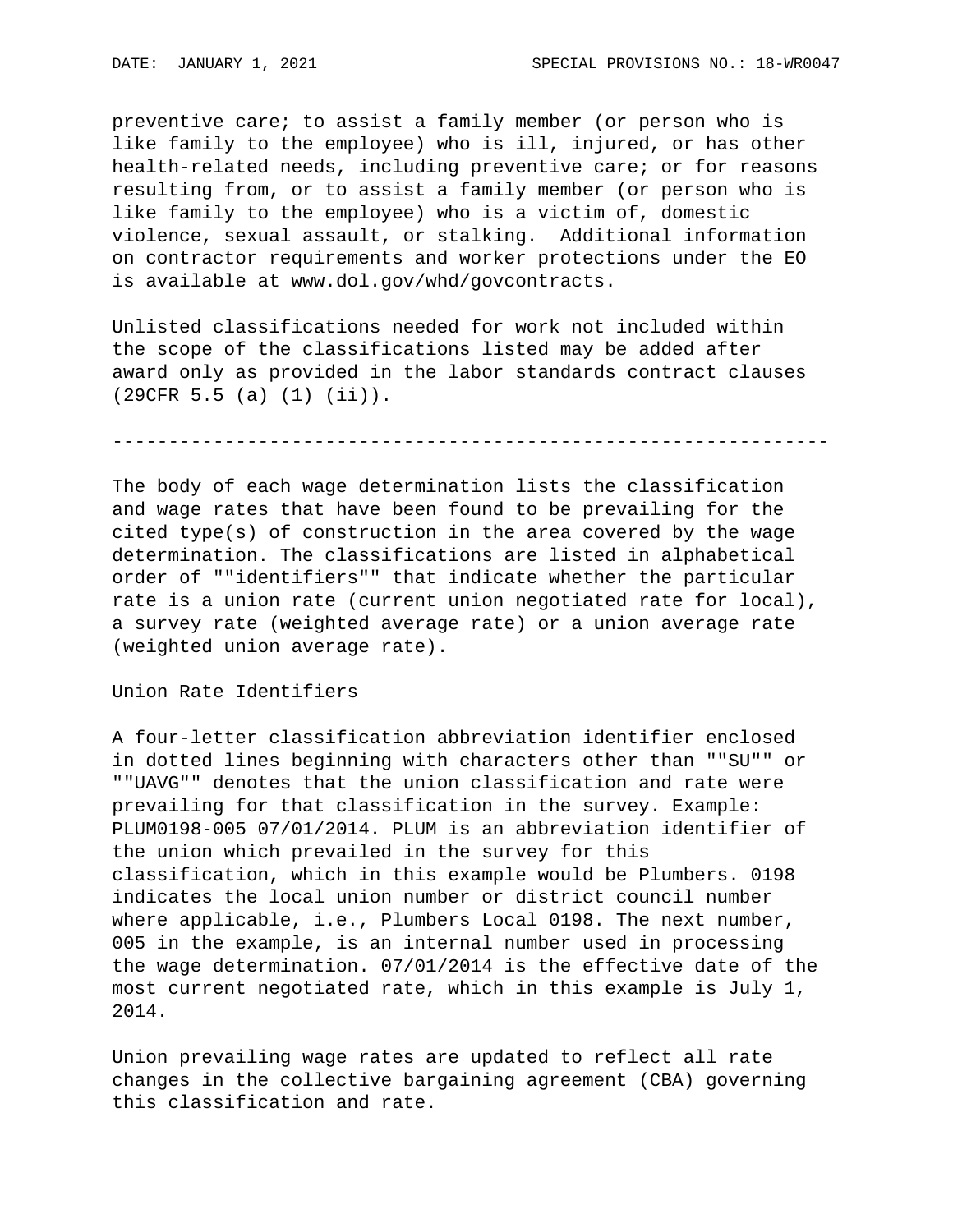Survey Rate Identifiers

Classifications listed under the ""SU"" identifier indicate that no one rate prevailed for this classification in the survey and the published rate is derived by computing a weighted average rate based on all the rates reported in the survey for that classification. As this weighted average rate includes all rates reported in the survey, it may include both union and non-union rates. Example: SULA2012-007 5/13/2014. SU indicates the rates are survey rates based on a weighted average calculation of rates and are not majority rates. LA indicates the State of Louisiana. 2012 is the year of survey on which these classifications and rates are based. The next number, 007 in the example, is an internal number used in producing the wage determination. 5/13/2014 indicates the survey completion date for the classifications and rates under that identifier.

Survey wage rates are not updated and remain in effect until a new survey is conducted.

Union Average Rate Identifiers

Classification(s) listed under the UAVG identifier indicate that no single majority rate prevailed for those classifications; however, 100% of the data reported for the classifications was union data. EXAMPLE: UAVG-OH-0010 08/29/2014. UAVG indicates that the rate is a weighted union average rate. OH indicates the state. The next number, 0010 in the example, is an internal number used in producing the wage determination. 08/29/2014 indicates the survey completion date for the classifications and rates under that identifier.

A UAVG rate will be updated once a year, usually in January of each year, to reflect a weighted average of the current negotiated/CBA rate of the union locals from which the rate is based.

----------------------------------------------------------------

WAGE DETERMINATION APPEALS PROCESS

1.) Has there been an initial decision in the matter? This can be: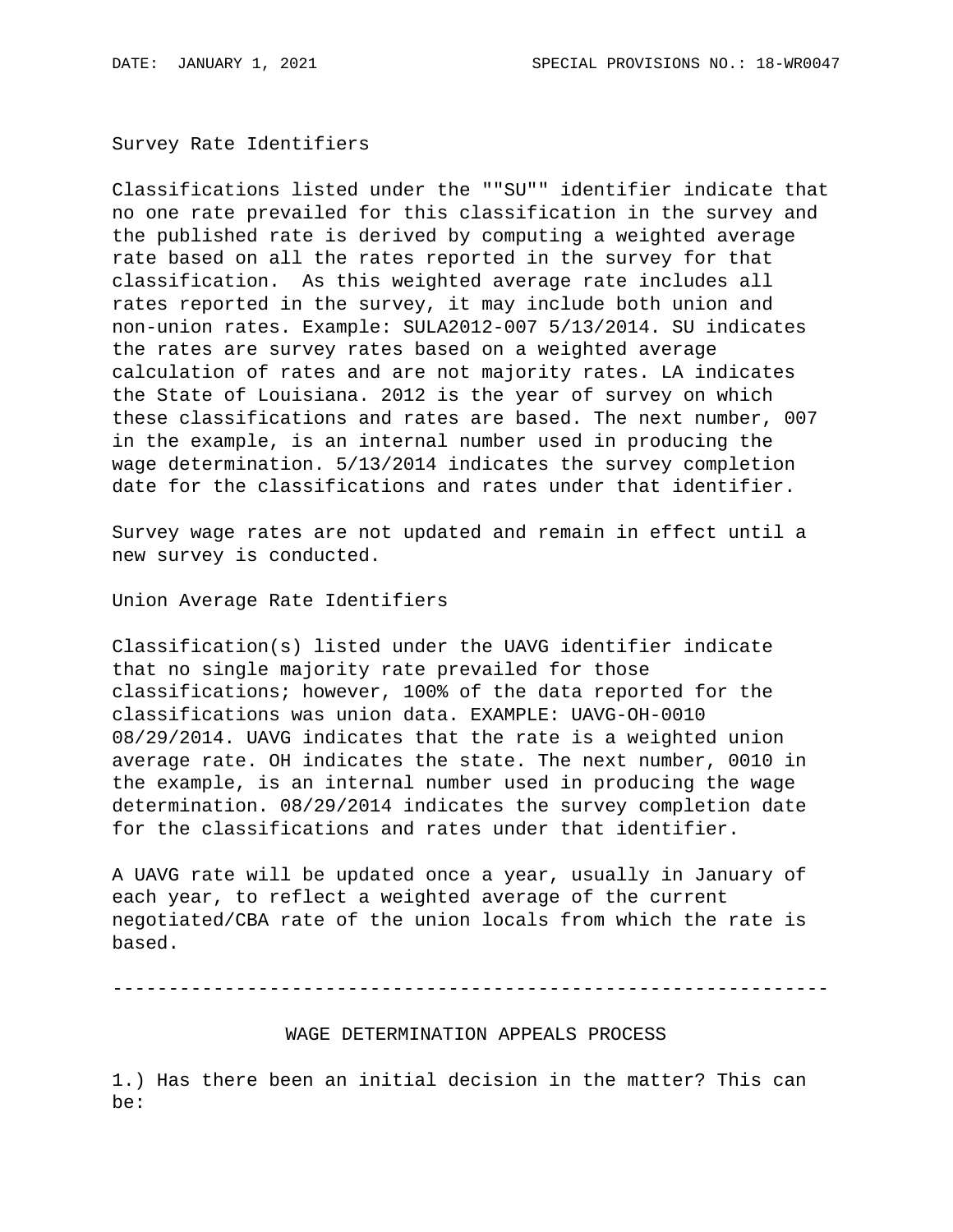- \* an existing published wage determination
- \* a survey underlying a wage determination
- \* a Wage and Hour Division letter setting forth a position on a wage determination matter
- \* a conformance (additional classification and rate) ruling

On survey related matters, initial contact, including requests for summaries of surveys, should be with the Wage and Hour Regional Office for the area in which the survey was conducted because those Regional Offices have responsibility for the Davis-Bacon survey program. If the response from this initial contact is not satisfactory, then the process described in 2.) and 3.) should be followed.

With regard to any other matter not yet ripe for the formal process described here, initial contact should be with the Branch of Construction Wage Determinations. Write to:

> Branch of Construction Wage Determinations Wage and Hour Division U.S. Department of Labor 200 Constitution Avenue, N.W. Washington, DC 20210

2.) If the answer to the question in 1.) is yes, then an interested party (those affected by the action) can request review and reconsideration from the Wage and Hour Administrator (See 29 CFR Part 1.8 and 29 CFR Part 7). Write to:

> Wage and Hour Administrator U.S. Department of Labor 200 Constitution Avenue, N.W. Washington, DC 20210

The request should be accompanied by a full statement of the interested party's position and by any information (wage payment data, project description, area practice material, etc.) that the requestor considers relevant to the issue.

3.) If the decision of the Administrator is not favorable, an interested party may appeal directly to the Administrative Review Board (formerly the Wage Appeals Board). Write to: